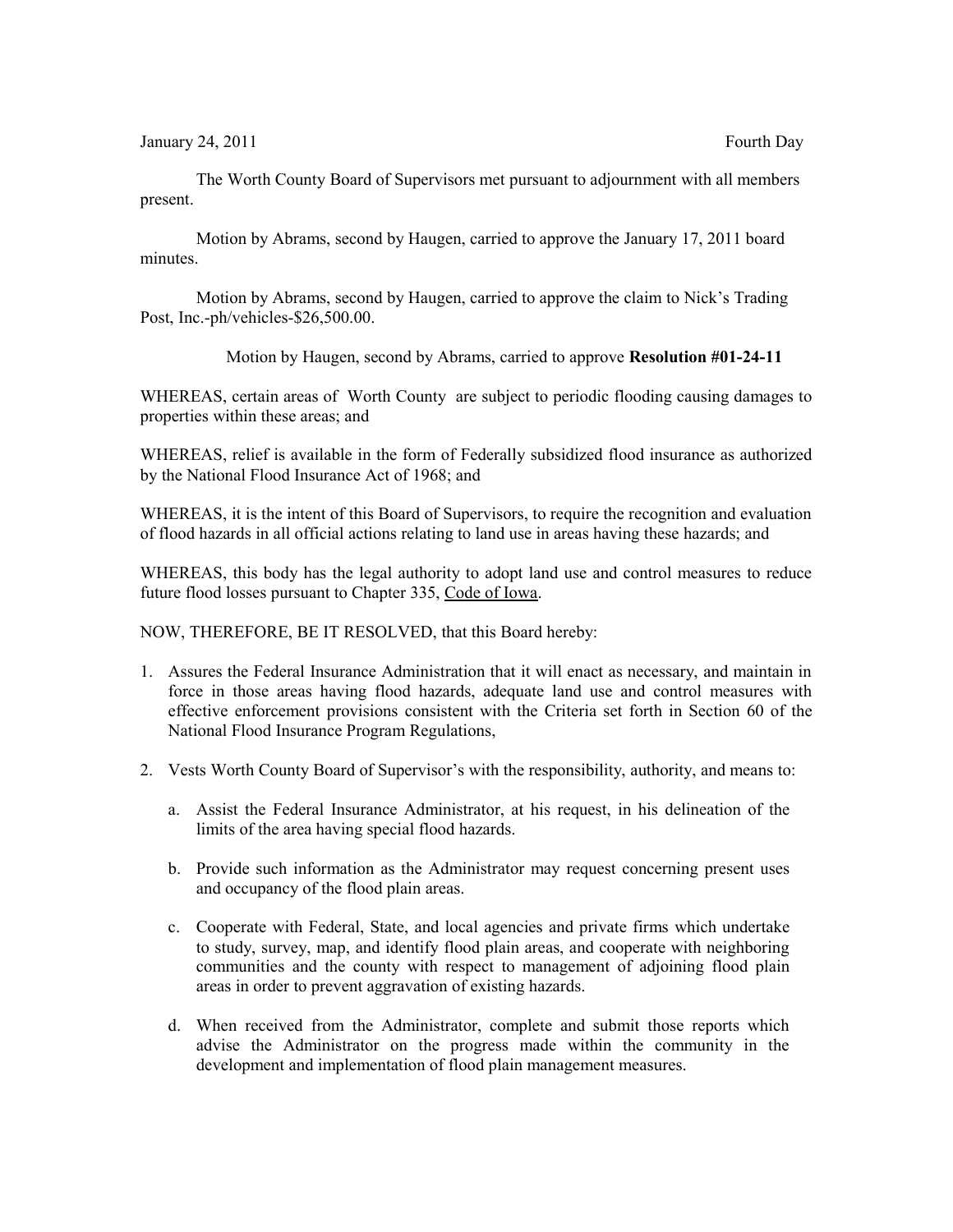- e. Upon occurrence, notify the Administrator in writing whenever the boundaries of the community have been modified by annexation or loss of authority to adopt and enforce flood plain management regulations for a particular area. Included in such notification will be a map of the community, suitable for reproduction, which clearly delineates the new or deleted areas.
- 3. Appoints the Worth County Engineer to maintain for public inspection and to furnish upon request, for the determination of applicable flood insurance risk premium rates any certificates of flood-proofing and information on the elevation (in relation to National Geodetic Vertical Datum) of the level of the lowest floor (including basement) of all new or substantially improved structures, and
- 4. Agrees to take such other official action as may be reasonably necessary to carry out the objectives of the program.

ADOPTED AND PASSED by the Board of Supervisors of the County of Worth this  $24<sup>th</sup>$ day of January, 2011

> Dave Haugen Chairman

Attest:

Kay Clark County Auditor

Motion by Haugen, second by Abrams, carried to approve the Certification of Cost Allocation Plan.

| The following claims were approved: |              |           |
|-------------------------------------|--------------|-----------|
| A-Best Sew & Vac                    | Supplies-Gsr | 18.99     |
| Agvantage Fs Inc                    | Fuel-Vaf     | 18,964.12 |
| <b>Alliant Energy</b>               | Service-Vaf  | 4,216.29  |
| <b>Austin Office Products</b>       | Supplies-Shf | 68.18     |
| B & J Water Conditioning Inc        | Service-Gsr  | 6.00      |
| Barnes Distribution Group Inc       | Supplies-Eng | 2,177.59  |
| Bell's Fire Stop Inc                | Supplies-Eng | 660.00    |
| Berge Oil Company                   | Fuel-Eng     | 32,766.82 |
| Bob Barker Company Inc              | Supplies-Shf | 46.24     |
| Bp                                  | Fuel-Eng     | 58.22     |
| Butler, Shana                       | Mileage-Phd  | 18.50     |
| Capranos, Thomas                    | Rent-Vaf     | 200.00    |
| Catco                               | Parts-Eng    | 98.86     |
| Certified Laboratories              | Supplies-Eng | 724.86    |
| Christeson, Rick                    | $Exp-Eng$    | 150.00    |
| City of Fertile                     | Service-Eng  | 1,299.23  |
| City of Grafton                     | Rutf-Eng     | 842.02    |
| City of Hanlontown                  | Rutf-Eng     | 301.42    |
| City of Joice                       | Rutf-Eng     | 748.27    |
| City of Kensett                     | Service-Eng  | 410.13    |
| City of Manly                       | Service-Eng  | 31.01     |
| Community Care Inc                  | Service-Mha  | 409.89    |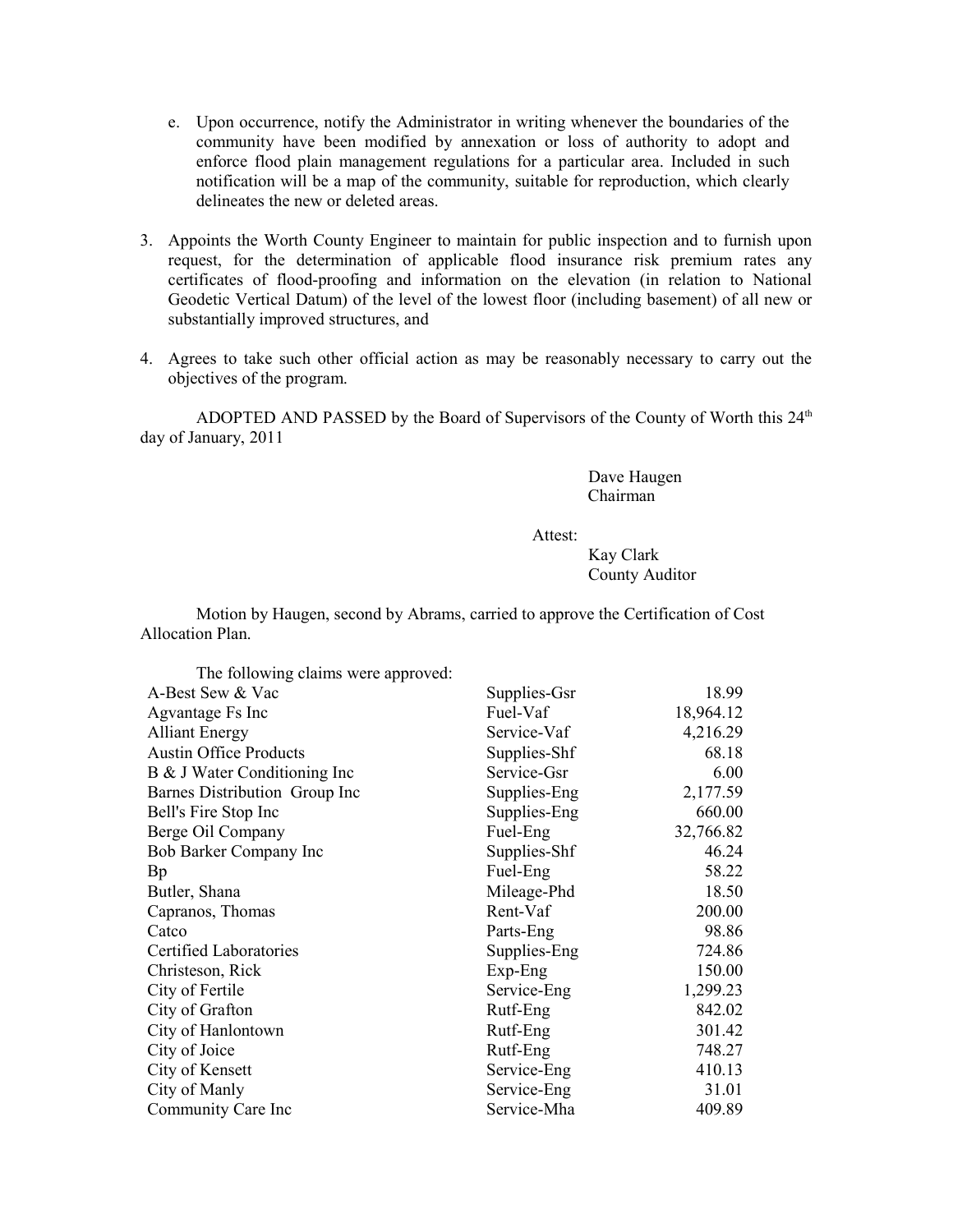| Concrete Foundation Inc               | Supplies-Eng     | 6,913.90  |
|---------------------------------------|------------------|-----------|
| Cost Advisory Services Inc            | Service-Ndp      | 2,875.00  |
| <b>Country Storage</b>                | Rent-Ema         | 360.00    |
| <b>County Case Management</b>         | Service-Mha      | 99.00     |
| Crysteel Truck Equipment              | Parts-Eng        | 79.80     |
| <b>Cummins Central Power Llc</b>      | Credit-Eng       | 20,167.21 |
| D & D Sales Inc                       | Supplies-Shf     | 42.50     |
| $D < L$ Equipment                     | Parts-Con        | 243.03    |
| Dave Syverson Ford Truck              | Parts-Eng        | 1,505.76  |
| Deano's Road Dust Control             | Supplies-Eng     | 1,609.05  |
| Dorsey, Kelli                         | Mileage-Phd      | 29.00     |
| Duncan Heights Inc                    | Service-Mha      | 3,021.26  |
| <b>Electronic Specialties</b>         | Supplies-Eng     | 434.64    |
| Fallgatter's Market                   | Supplies-Con     | 22.21     |
| Ferden, Eugene                        | Mtg-Vaf          | 61.28     |
| Ferley, Paul                          | Mtg-Vaf          | 50.00     |
| Five Star Cooperative                 | Supplies-Eng     | 89.99     |
| Greve Law Office                      | Exp-Aty          | 425.50    |
| Hackbart, Philip E.                   | Mtg-Vaf          | 61.28     |
| <b>Healthworks</b>                    | Service-Eng      | 72.00     |
| <b>Heartland Power Coop</b>           | Service-Eng      | 312.20    |
| Hendrikson, Debra                     | Mileage-Phd      | 158.00    |
| Hoiseth, Tarah                        | Mileage-Phd      | 18.00     |
| Huber Supply Co                       | Parts-Eng        | 144.00    |
| I Wireless                            | Service-Shf      | 656.85    |
| <b>Interstate Motor Trucks</b>        | Parts-Eng        | 53.93     |
| Iowa Co Recorder's Assn               | Dues-Rec         | 200.00    |
| Iowa Dept of Human Services           | Service-Mha      | 27,076.85 |
| <b>Iowa Dept of Natural Resources</b> | Permits-San      | 125.00    |
| Iowa State Assn of Assessors          | Dues-Asr         | 350.00    |
| Iowa Workforce Development            | Unemployment-Ins | 127.36    |
| Isac                                  | Edu-It/Gis       | 520.00    |
| Isac Group Health                     | Health Ins Prem  | 42,717.00 |
| Jack's Ok Tire                        | Parts-Eng        | 9,301.00  |
| Joe's Collision & Performance         | Service-Shf      | 50.80     |
| Johnson, Hal                          | Rent             | 940.00    |
| Johnson, Teresa                       | Mileage-Phd      | 81.50     |
| Kaman Industrial Technologies         | Credit-Eng       | 33,802.45 |
| Kossuth County Cpc                    | Service-Mha      | 2,158.58  |
| Langenbau, Jay                        | Supplies-Shf     | 35.98     |
| Larsen Plumbing                       | Service-Shf      | 7,236.81  |
| <b>Lawson Products Inc</b>            | Supplies-Eng     | 355.98    |
| Lexis-Nexis                           | Service-Aty      | 128.00    |
| Liberty Square Care Center            | Service-Mha      | 1,979.66  |
| Low's Standard                        | Fuel-Asr         | 28.90     |
| Mainstay Systems Inc                  | Service-Shf      | 1,185.00  |
| Manly Junction Signal                 | Subscription-Asr | 987.34    |
| Marshall & Swift Inc                  | Supplies-Gsr     | 188.55    |
| Martin Marietta Materials             | Rock-Eng         | 389.73    |
|                                       | Service-Trs      |           |
| <b>Mason City Business Systems</b>    |                  | 175.11    |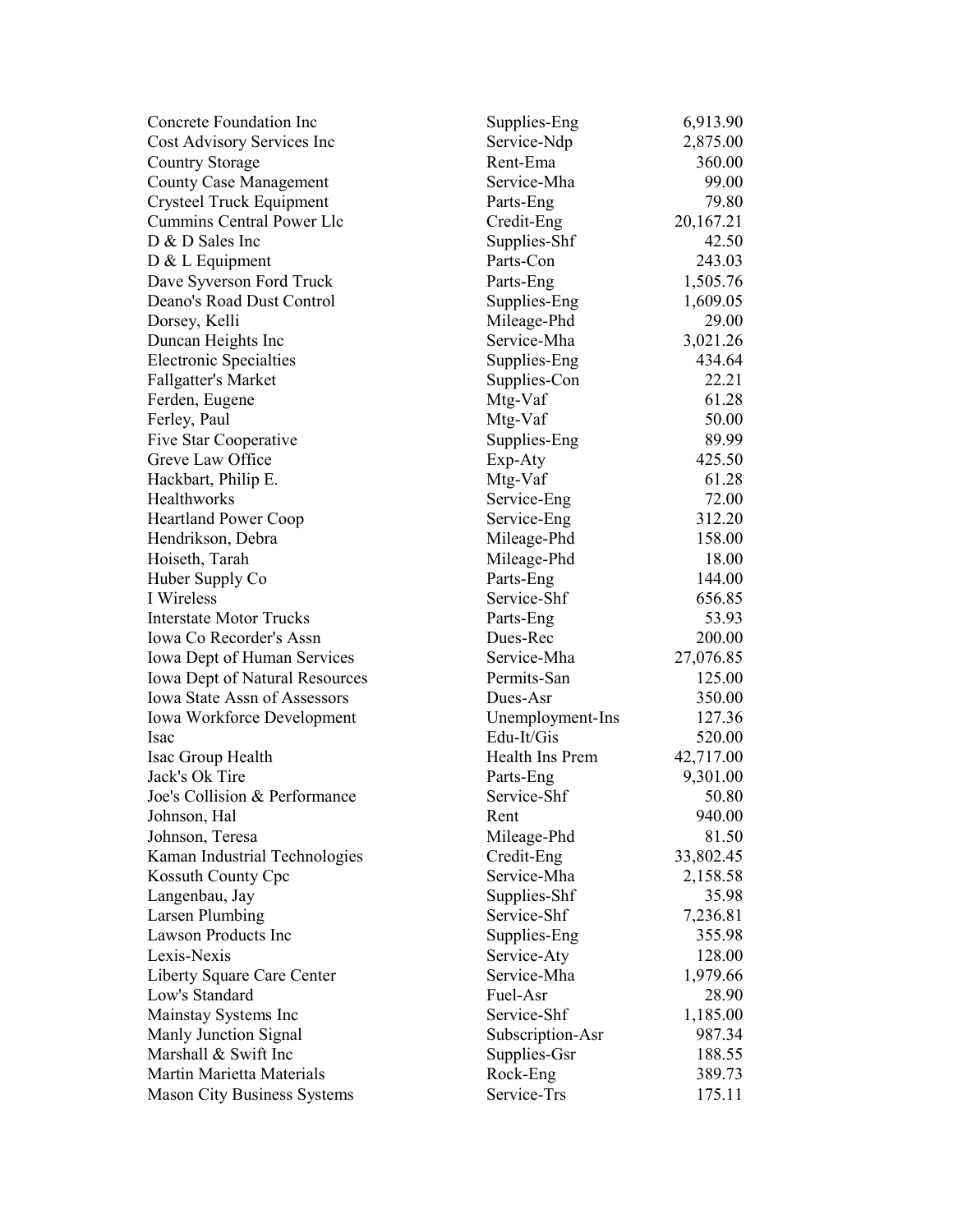| Mason City Tire Service                  | Parts-Eng        | 4,999.00             |
|------------------------------------------|------------------|----------------------|
| Mc Clure Engineering Co                  | Service-Cap      | 13,817.75            |
| Melby, Ruth                              | Mileage-=Mha     | 153.18               |
| Menards                                  | Parts-Eng        | 51.12                |
| Mental Health Center                     | Service-Mha      | 14,318.43            |
| Mercy Medical Center                     | Service-Mha      | 245.00               |
| Midwest Wheel Companies                  | Parts-Eng        | 40.86                |
| Mitchell Co Care Facility                | Service-Mha      | 2,002.60             |
| Myli, Diane                              | Mileage-Phd      | 14.00                |
| National Sheriff's Assn                  | Dues-Shf         | 50.00                |
| <b>Next Generation Technologies</b>      | Service-Mha      | 2,442.94             |
| Nive Services Inc                        | Service-Mha      | 2,436.47             |
| Norisc                                   | Dues-Eng         | 2,004.48             |
| North Country Equipment                  | Parts-Eng        | 653.00               |
| Northern Iowa Therapy Pc                 | Service-Phd      | 490.00               |
| Northwood Anchor                         | Subscription-Aty | 1,489.94             |
| Northwood Electric Inc                   | Service-Eng      | 198.74               |
| Northwood Lumber Co                      | Supplies-Eng     | 27.20                |
| Northwood True Value                     | Supplies-Phd     | 410.56               |
| Northwood Welding Inc                    | Parts-Eng        | 94.75                |
| Northwoods State Bank                    | Ach Fees-Trs     | 228.45               |
| <b>Olsons Trading Post Inc</b>           | Parts-Eng        | 40.97                |
| <b>Opportunity Village</b>               | Service-Mha      | 578.40               |
| Paetec                                   | Service-Eng      | 15.20                |
| Parmley, Jerry                           | Mileage-Vaf      | 223.01               |
| Pathology Associates                     | Service-Mex      | 1,200.00             |
| Patterson, Tammy                         | Mileage-Phd      | 177.00               |
| <b>Pinnacle Quality Insight</b>          | Service-Phd      | 150.00               |
| Precision Delta Corporation              | Supplies-Shf     | 1,426.40             |
| Pritchard's of Northwood Inc             | Service-Phd      | 28.85                |
| Qwest                                    | Service-Eng      | 1,577.21             |
| Randall Ready Mix Llc                    | Supplies-Eng     | 78.50                |
| Reindl Repair                            | Service-Shf      | 731.94               |
| Rollins, Sarah                           | Mileage-Phd      | 136.00               |
| Scott Van Keppel Llc                     | Parts-Eng        | 880.25               |
| <b>Signatures Supper Club</b>            | Exp-Phd          | 276.39               |
| Sophos                                   | Service-Dap      | 520.00               |
| South Minnesota Lubes                    | Supplies-Eng     | 678.36               |
| Terminal Supply Co.                      | Parts-Eng        | 192.45               |
| The Pride Group                          | Service-Mha      | 1,603.32             |
| The Sidwell Company                      | Service-Dap      | 3,033.33             |
| Treasurer-State of Iowa                  | Service-Mha      | 7,303.88             |
| Ver Helst Snyder Drug                    | Supplies-Asr     | 310.20               |
| Verizon Wireless                         | Service-It/Gis   | 227.06               |
| Visa                                     | Exp-Con          | 1,997.07             |
|                                          | Service-Sdp      |                      |
| Waste Management<br>Winnebago Co Auditor | Reimb-Mha        | 1,470.19<br>7,422.14 |
| Winnebago Coop Telephone Assn            | Service-Eng      | 105.71               |
| Winn-Worth Betco                         | Qtr Payment-Org  | 24,500.00            |
| Worth County                             | Health Ins Prem  | 1,517.00             |
|                                          |                  |                      |